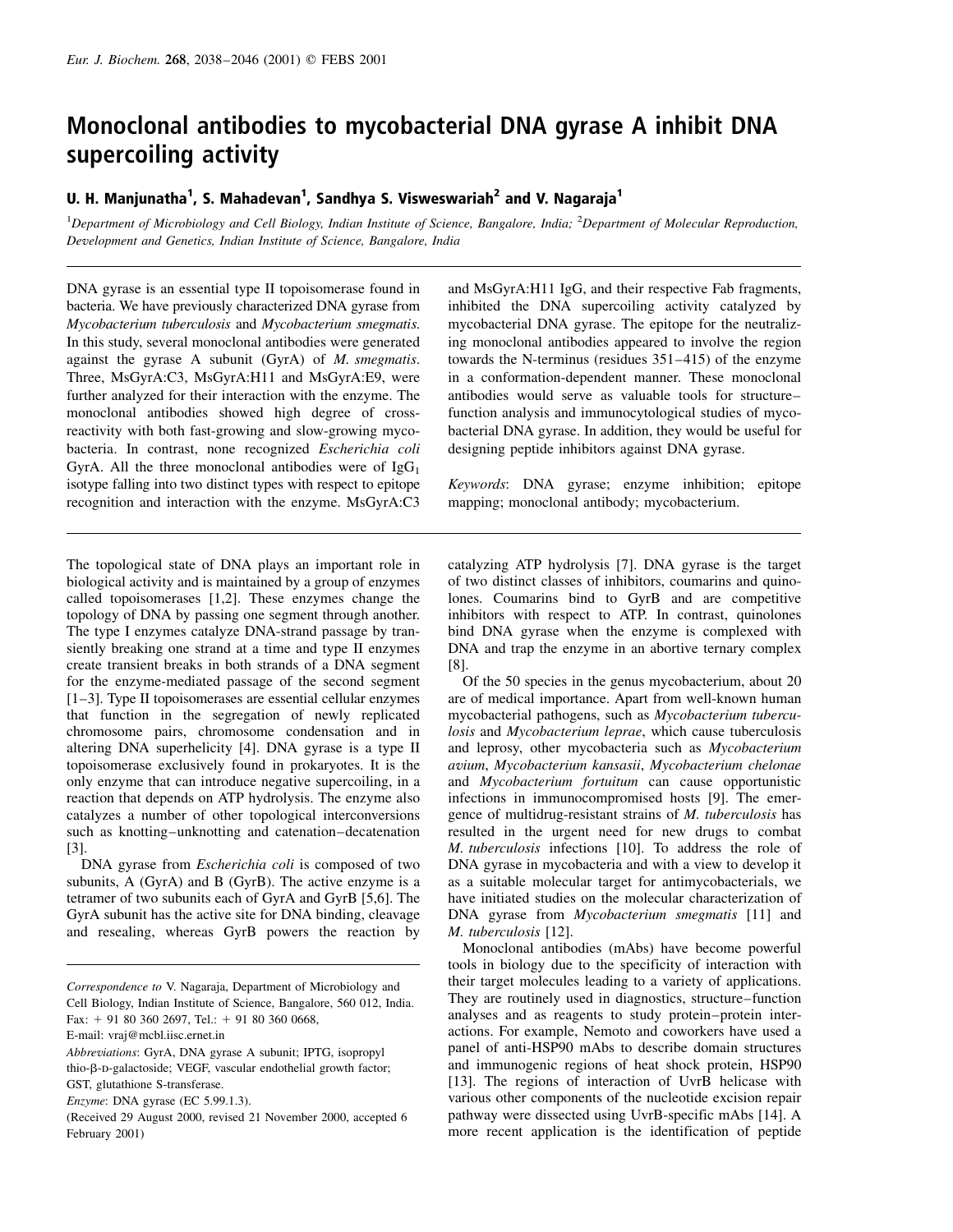inhibitors for potential antigens using a mAb approach. Tournaire *et al.* [15] have identified a peptide that blocks vascular endothelial growth factor (VEGF)-mediated angiogenesis, using an anti-VEGF mAb. In this study, we report the generation of a panel of  $M$ . smegmatis GyrA-specific mAbs and their interaction with mycobacterial DNA gyrase.

# MATERIALS AND METHODS

#### Bacterial strains and materials

M. smegmatis SN2 and E. coli DH10B were laboratory strains. M. tuberculosis H37Rv was obtained from the National Tuberculosis Institute, Bangalore, India. M. avium, Mycobacterium bovis, M. kansasii, M. fortuitim, Mycobacterium gilvum, Mycobacterium phlei and Mycobacterium voccae were provided by V.M. Katoch, Central JALMA Institute for Leprosy, Agra, India. M. leprae cell lysate was a kind gift from P.J. Brennan, Colorado State University, CO, USA. All mycobacterial species were grown in modified Youmans and Karlson's medium with 0.2% Tween 80 at  $37 \text{ °C}$  [16] and cell-free extracts were prepared as described earlier [17]. Protein was estimated by the method of Bradford [18]. Enzyme-conjugated anti-mouse and antirabbit Ig and the enhanced chemiluminescence Kit were from Amersham Pharmacia Biotech, UK. Iscove's Modified Dulbecco's Medium, adjuvants and fetal bovine serum were from Gibco Life Technologies (Gaithersburg, MD, USA).

#### Construction of plasmids with truncated GyrA

A list of plasmids used in this study is presented in Table 1. To generate pGyrA:81-938 (a clone representing residues 81-938) of *M. tuberculosis* GyrA, plasmid pMN6R [12] (Table 1) was digested with AseI and end filled with the Klenow fragment of DNA polymerase I, followed by NcoI digestion. The released 850-bp fragment was ligated into NcoI- and SmaI-digested pTrc99C. The rest of the gyrA deletion clones shown in Table 1 were constructed using plasmid pMK17 which encodes full-length GyrA from M. tuberculosis [17]. Plasmid pMK17 was digested with SalI and the 5.3-kb fragment was re-ligated to obtain the pGyrA:1-351/767-938 deletion construct (a GyrA clone with  $352-766$  amino-acid residues deleted). For pGyrA:1-90/415-938 generation (N-terminal deletion of GyrA from 91 to 414 amino-acid residues), plasmid pMK17 was digested with MluI and end filled with the Klenow fragment of DNA polymerase I, followed by EcoRV digestion. The 5.5-kb fragment containing a part of GyrA was re-ligated and used for overexpression. To generate the clone encoding 70 amino acids between 344 and 415, oligonucleotide primers for PCR amplification were designed with SalI restriction site (forward primer: CTAGCCATGGTC-GACGGGGTG and reverse primer: TCTTTAGTCGAC-GGTCTCCGACGC). The PCR product obtained with the pMK17 template was digested with SalI restriction endonuclease and cloned into pGEX-5X-3 digested with SalI to obtain pGST-GyrA:351-415 plasmid. The cloned DNA fragment was sequenced by the chain termination method using reverse primer.

#### Expression and purification of proteins

GyrA of M. tuberculosis was overexpressed in BL21(DE3) pLysS cells harboring pMK17 [17]. Overexpressed protein was purified by electroelution from preparative SDS/PAGE and antiserum was raised in rabbits as described earlier [17]. For the purification of M. smegmatis GyrA, E. coli strain BL21(DE3)pLysS harboring the plasmid pMK26 (MsGyrA) [11] was grown in Luria-Bertani broth at  $37^{\circ}$ C. At an  $A_{600}$  of 0.6, the cells were induced with 500  $\mu$ M isopropyl thio- $\beta$ -D-galactoside (IPTG) for 3 h at 18 °C. Cells were collected by centrifugation, resuspended in sonication buffer (20 mm Tris pH 8.0, 1 mm EDTA,  $10\%$ glycerol, 5 mm 2-mercaptoethanol, 1 mm phenylmethanesulfonyl fluoride, 1 mm benzamidine HCl and 1% Triton X-100) and lyzed by sonication. The cell lysate was centrifuged at  $100\ 000\ g$  to obtain the cell-free extract, which was treated with ammonium sulfate to obtain a  $30-55\%$ pellet fraction. The pellet was solubilized in 50 mm Tris-HCl pH 7.6, 10% glycerol, 2 mm EDTA and 2 mm 2-mercaptoethanol (TGEM buffer) and subjected to purification on MonoQ and heparin-Sepharose columns using an NaCl gradient elution; the GyrA protein eluted at 300– 400 mm NaCl. E. coli GyrA was purified from DH10B cells harboring pPH3 [19] plasmid containing the E. coli gyrA gene, as described by Maxwell and Howells [20].

# Purification of DNA gyrase from M. smegmatis SN2

DNA gyrase from *M. smegmatis* was purified by novobiocin-Sepharose column, as described [21] with the following

Table 1 Plasmids used in this study. GST, glutathione S-transferase.

| Plasmid             | Description                                     | Reference                  |
|---------------------|-------------------------------------------------|----------------------------|
| pMK26               | pET11d carrying M. smegmatis gyrA               | [11]                       |
| pMN6R               | M. tuberculosis gyrA in pUC19                   | $[12]$                     |
| pMK17               | $pET20b^+$ carrying <i>M. tuberculosis gyrA</i> | $[17]$                     |
| pPH3                | E. coli gyrA overexpression plasmid             | [19]                       |
| pGyrA:81-938        | gyrA deletion construct                         | This study                 |
| pGyrA:1-351/767-938 | gyrA deletion construct                         | This study                 |
| pGyrA:1-90/415-938  | gyrA deletion construct                         | This study                 |
| pGST-GyrA:351-415   | <i>gyrA</i> deletion construct                  | This study                 |
| pTrc99C             | Expression vector with trp-lac hybrid promoter  | Amersham Pharmacia Biotech |
| $pGEX-5X-3$         | GST fusion expression vector                    | Amersham Pharmacia Biotech |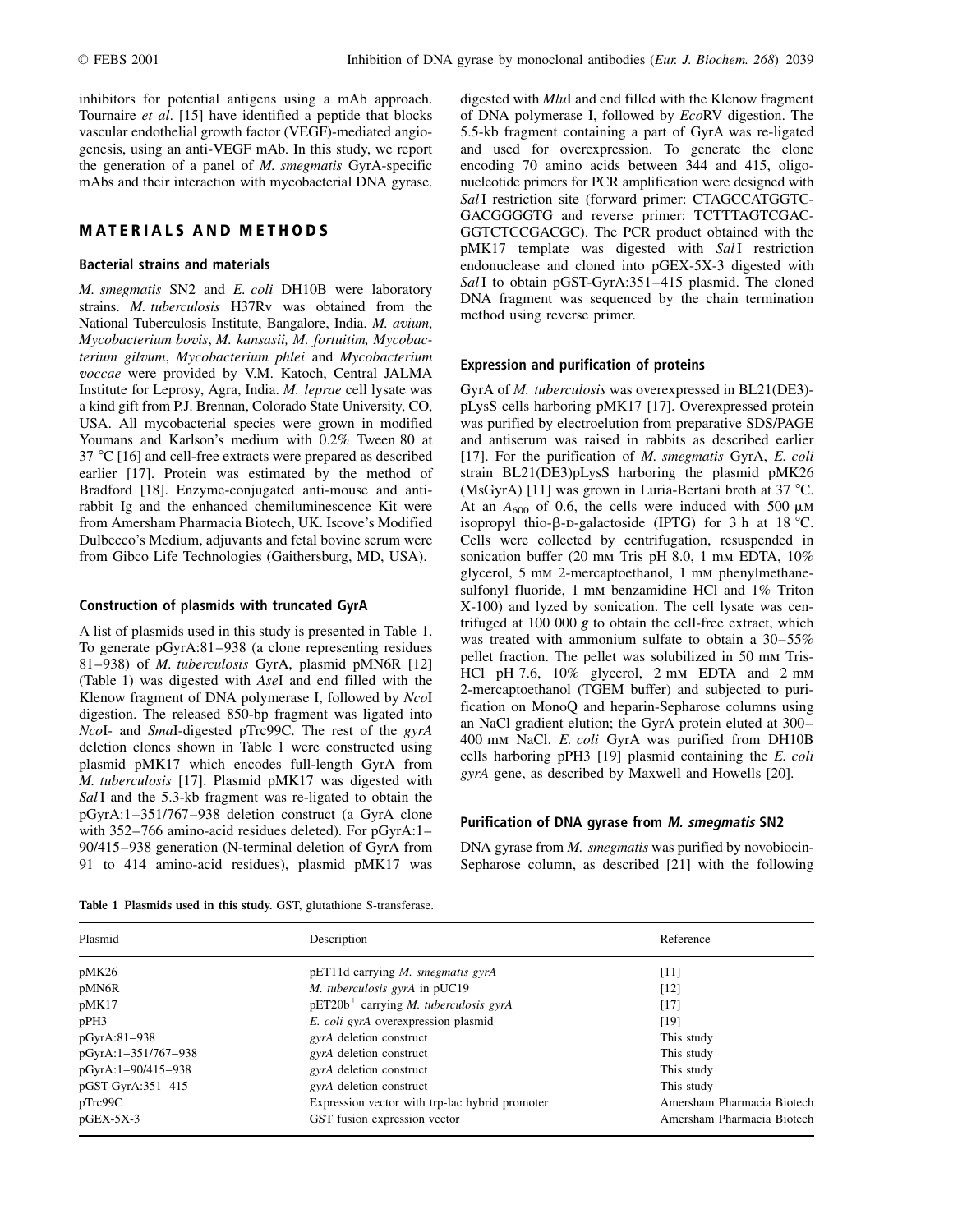modifications. During purification, TGEM buffer was used and the purified protein fractions were stored in TGEM buffer with 20% glycerol.

#### Generation of mAbs against GyrA

Balb/c mice were immunized intradermally with 100  $\mu$ g of M. smegmatis GyrA and boosted three times with 50  $\mu$ g of M. smegmatis GyrA in Freund's incomplete adjuvant at intervals of one month. Four days prior to fusion, the mice were administered  $25 \mu g$  of antigen intraperitoneally. Cell fusion was performed with the myeloma cell line Sp2/O Ag-14 [22] as previously described [23]. Wells containing hybrid clones were screened for the presence of GyrAspecific antibodies 15 days after fusion by ELISA [24], using *M. smegmatis* GyrA (2  $\mu$ g·mL<sup>-1</sup>) coated on ELISA plates (Nunc) in 10 mm sodium phosphate, pH 7.2, containing 0.9% NaCl. Plates were blocked with BSA (0.4%) in NaCl/Pi. Antibody-secreting clones were subcloned and monoclonality was established for eight clones by limiting dilution. Three antibody-secreting clones MsGyrA:C3, MsGyrA:H11 and MsGyrA:E9 were further characterized. Ascitic fluid was prepared by intraperitoneal injection of  $1 \times 10^6$  hybridoma cells into Balb/c mice. Immunoglobulins were purified from ascitic fluid using protein A-Sepharose affinity column chromatography [25]. To study the effect of mAbs on supercoiling activity, mAbs were dialyzed against 35 mm Tris/HCl, pH 7.4, 50 mm KCl in 10% glycerol. The Ig isotyping was carried out using a kit from Sigma according to the manufacturer's instructions and three mAbs were isotyped as  $IgG_1$ .

Fab fragments of the IgG were prepared by digestion of the purified IgG by papain as described earlier [26], purified by protein A-Sepharose affinity column and analyzed by Superdex-200 column chromatography. For Western blot analysis, proteins were resolved on an 8% SDS/PAGE [27]. Proteins were transferred to polyvinylidine difluoride membrane in transfer buffer (50 mm Tris/glycine buffer, pH 8.5, containing 20% methanol) for 3 h at 200 mA. The membrane was blocked with NaCl/ $P_i$  containing 2% BSA and probed with either polyclonal or monoclonal antibodies. Bound IgG was detected using sheep anti-(mouse IgG) Ig or donkey anti-(rabbit IgG) Ig conjugated to horseradish peroxidase and enhanced chemiluminescence reagents (Amersham-Pharmacia Biotech).

#### Immunoprecipitations

DNA gyrase  $(5 \mu g)$  was preincubated with 100 nm of mAbs  $(MsGyrA:C3$  or  $MsGyrA:H11)$  or 1  $\mu$ m of  $MsGyrA:E9$  or normal mouse Ig in 35 mm Tris/HCl pH 7.6, 2 mm  $MgCl<sub>2</sub>$ , 100 mm potassium glutamate, 0.14 mm EDTA, 1.8 mm spermidine HCl, 6.5% glycerol, 5 mm dithiothreitol,  $9 \mu g·mL^{-1}$  yeast tRNA,  $50 \mu g·mL^{-1}$  BSA, 1.4 mm ATP (KGB buffer) at  $4^{\circ}$ C for 2 h. The immunocomplex was precipitated by adding 10  $\mu$ L of protein G-agarose and centrifuging at 20 000 g for 2 min at  $4^{\circ}$ C. The supernatants from immunoprecipitation reactions were assayed for supercoiling activity, and after extensive washing, the pellets were subjected to Western blotting, as described earlier. For immunoprecipitations with MsGyrA:E9 under denaturing conditions, DNA gyrase was treated with 1% SDS in immunoprecipitation buffer (50 mm Tris-HCl

pH 7.4, 1 mm EDTA, 5 mm 2-mercaptoethanol, 50 mm NaCl, 1% Nonidet P-40 and 5% glycerol) for 2 h at 4  $^{\circ}$ C. 100  $\mu$ g·mL<sup>-1</sup> MsGyrA:E9 was added, the immunoprecipitates were washed and Western blotting was performed with GyrA polyclonal antibodies as described earlier.

# DNA gyrase supercoiling assay

Relaxed DNA was prepared by treating supercoiled pUC18 DNA with purified *E. coli* topoisomerase I [28]. The supercoiling reaction with  $M$ . smegmatis DNA gyrase was performed as described earlier [11], with some modifications. The reaction was carried out in potassium glutamate buffer (KGB) in a  $20$ - $\mu$ L reaction volume with 200 ng of relaxed DNA. Potassium glutamate was necessary for the optimal activity of the enzyme. After 30 min of incubation at 37 °C, the reaction was stopped by adding 4  $\mu$ L of stop buffer (0.6% SDS, 0.2% bromophenol blue, 0.2% xylene cyanol FF) and heat inactivation at  $75^{\circ}$ C for 15 min. The samples were electrophoresed in a 1.2% agarose gel for  $10-12$  h at  $25$  V. The gel was stained with ethidium bromide (0.5  $\mu$ g·mL<sup>-1</sup>). The supercoiling assays with E. coli gyrase were carried out as described by Mizuuchi et al. [29].

### RESULTS

#### Generation and characterization of monoclonal antibodies to DNA GyrA

A panel of eight mAbs against M. smegmatis GyrA was obtained. When tested on ELISA with purified M. tuberculosis and E. coli GyrA, all cross-reacted with M. tuberculosis GyrA to a similar extent but none recognized E. coli GyrA. Western blot analysis using the three mAbs MsGyrA:C3, MsGyrA:H11 and MsGyrA:E9 was performed with purified proteins and cell lysates prepared from M. smegmatis SN2, M. tuberculosis H37Rv and E. coli DH10B. The antibodies recognized purified recombinant mycobacterial GyrA subunits and GyrA from whole cellfree extracts, but not from E. coli (Fig. 1B and C). Recombinant and wild-type GyrA from both M. tuberculosis and M. smegmatis show proteolytic degradation to a protein fragment of 78 kDa, which was also recognized by the mAbs. Preliminary studies employing surface plasmon resonance spectroscopy indicated that mAbs interact with GyrA with high affinity (data not shown).

Sequence alignment of *M. smegmatis* GyrA (X84077) [11]), with other known mycobacterial DNA GyrA subunits (M. tuberculosis, L27512 [30] and M. leprae, Q57532 [31]) indicates approximately 90% sequence identity at the amino-acid level [17]. To study the cross-reactivity of the mAbs with gyrases from other mycobacterial species, crude cell lysates were prepared and analyzed by Western blotting. All the three mAbs recognized GyrA from both fast-growing and slow-growing mycobacterial species

The GyrA subunits of all the species tested have very similar sizes (Fig. 2). Although M. leprae GyrA has been shown to contain an intein [31], in our Western blot analysis, only the mature GyrA with a comparable size to that of other mycobacterial species was detected.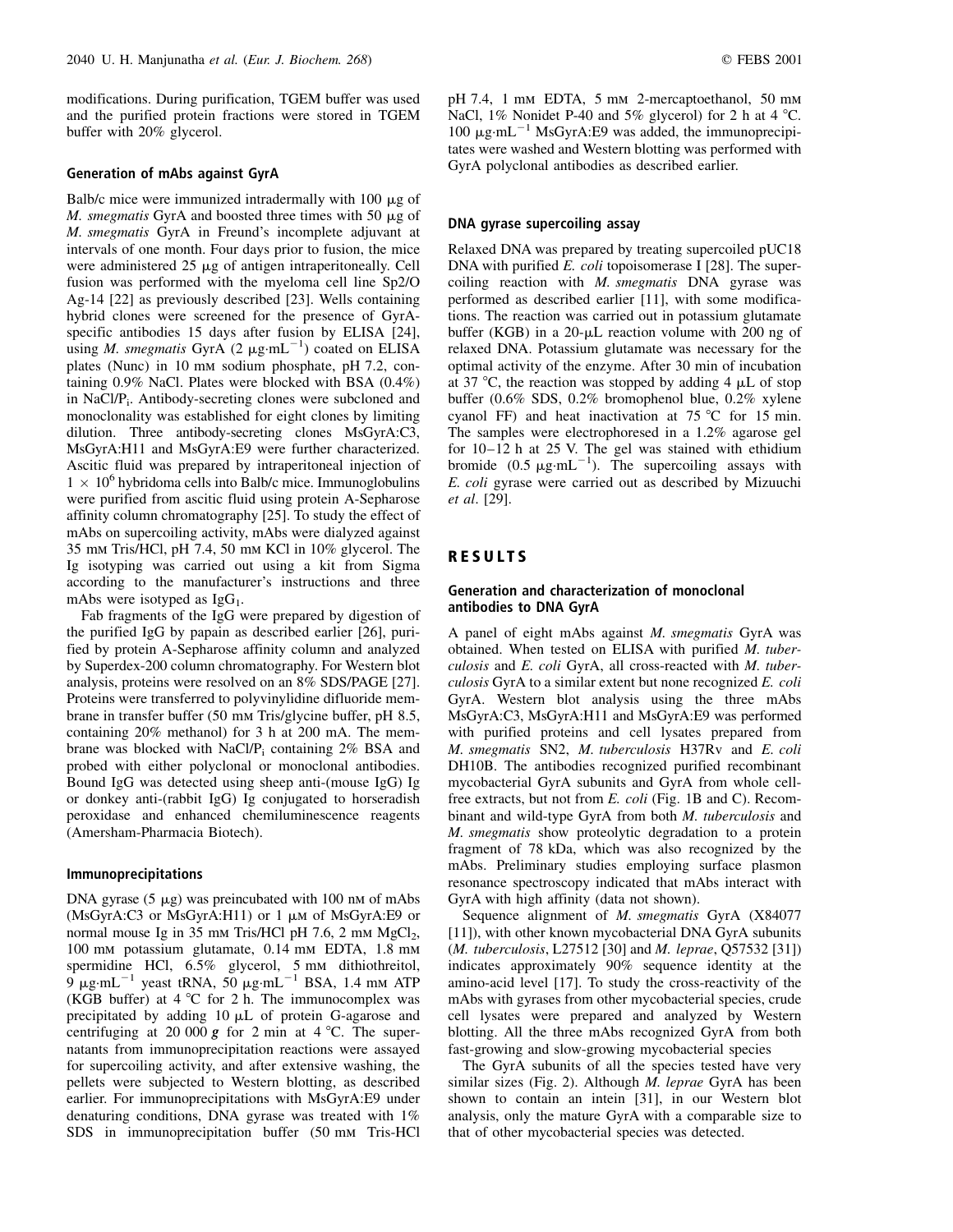

Fig. 1. Characterization of the anti-GyrA mAbs. Purified GyrA proteins (1  $\mu$ g·lane<sup>-1</sup>) or cell-free extracts (20  $\mu$ g·lane<sup>-1</sup>) of *M. tuber*culosis (lanes 1 and 4), M. smegmatis (lanes 2 and 5) and E. coli (lanes 3 and 6) were run on SDS/PAGE and then probed with the mAbs on Western blot. (A) SDS/PAGE. (B) Western blot analysis using MsGyrA:C3 as a probe  $(10 \text{ ng} \cdot \text{mL}^{-1})$ . (C) Western blot analysis using MsGyrA:E9 as a probe  $(1 \mu g \cdot mL^{-1})$ .

# Interaction of mAbs with DNA gyrase in its native conformation

As the mAbs were generated against the GyrA subunit alone, and the functional holoenzyme comprises A and B subunits

enzyme. M. smegmatis DNA gyrase was incubated with 200 nm of anti-GyrA mAb in KGB buffer on ice for 30 min. Immunocomplexes were recovered using 10  $\mu$ L protein G-agarose. (A) The supernatant of the immunoprecipitation reaction was assayed for DNA supercoiling activity. Nonspecific IgG was used as negative control. (B) Proteins bound to the protein G beads were analyzed by SDS/PAGE and Western blotting was performed with M. tuberculosis GyrA polyclonal antibody at a 1 : 20 000 dilution. NSI, nonspecific IgG; R, relaxed pUC18 DNA; S, supercoiled pUC18 DNA.

[5,6,32], we studied the interaction of the mAbs with preparations of the holoenzyme from M. smegmatis. DNA gyrase from M. smegmatis was treated with the various mAbs, and antibody-bound enzyme was immunoprecipitated



Fig. 2. Cross-reactivity of anti-GyrA mAbs with various mycobacterial species. 20  $\mu$ g of fast-growing (lanes 1–4) and slow-growing (lanes  $5-10$ ) mycobacterial cell-free extracts were subjected to SDS/ PAGE. After transferring proteins to the polyvinylidine difluoride membrane, the blots were probed with the mAbs. Proteolytic degradation of GyrA to a 78 kDa species was observed in some cases. (A) MsGyrA:C3  $(10 \text{ ng·mL}^{-1})$ . (B) MsGyrA:H11  $(10 \text{ ng} \cdot \text{mL}^{-1})$ . (C) MsGyrA:E9  $(1 \mu g \cdot mL^{-1})$ .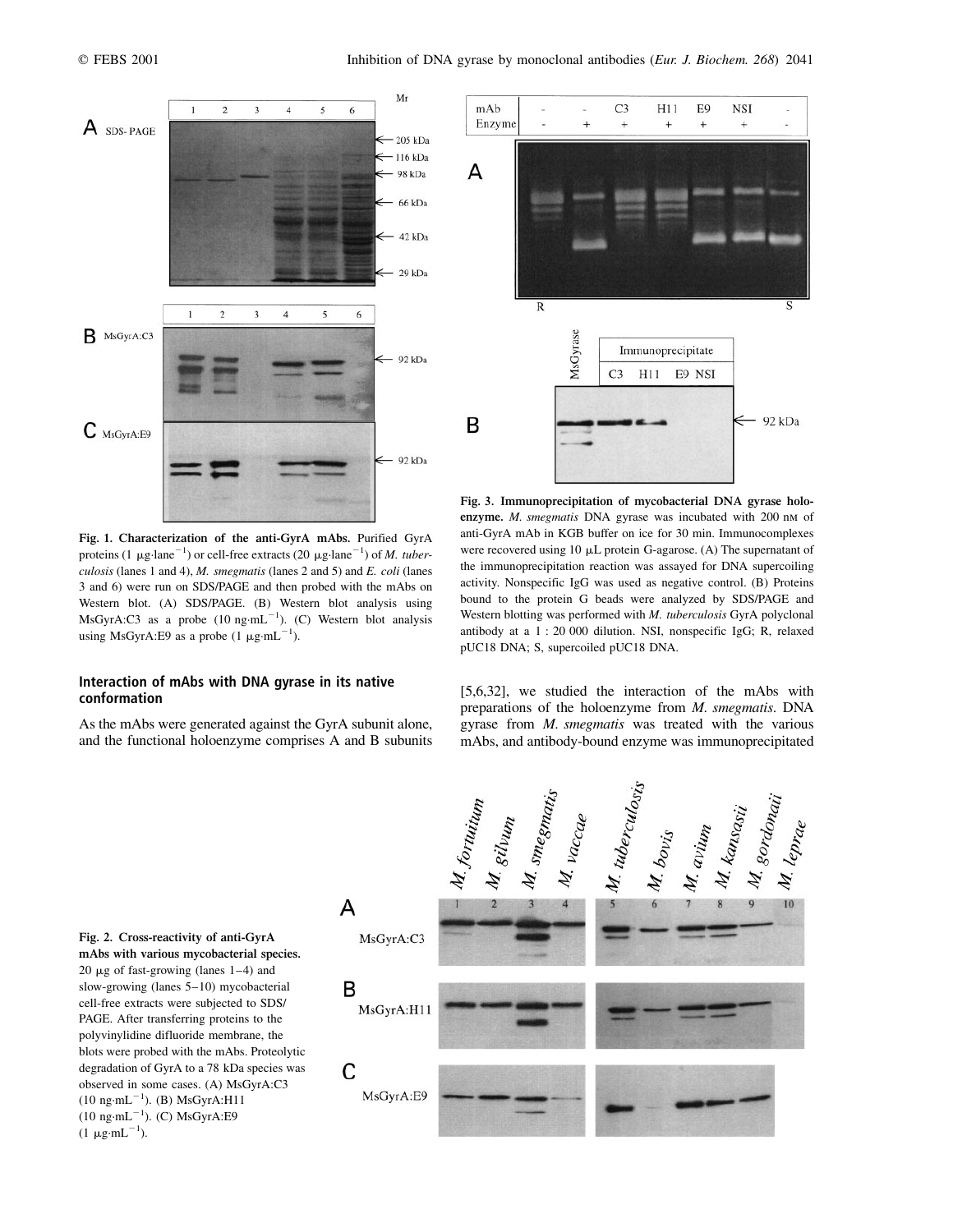



Fig. 4. Western blot analysis of MsGyrA:E9 immunoprecipitate with anti-GyrA polyclonal antibodies (1 : 20 000 dilution). DNA gyrase was immunoprecipitated with 100  $\mu$ g·mL<sup>-1</sup> MsGyrA:E9 with or without prior treatment with 1% SDS for 2 h. Immunocomplexes were recovered using protein G-agarose and bound proteins were analyzed by SDS/PAGE and Western blotting.

with protein G-agarose. Both MsGyrA:C3 and MsGyrA:H11 could immunoprecipitate the gyrase activity but gyrase activity was detected in the supernatant of the immunoprecipitate formed with MsGyrA:E9 (Fig. 3A), indicating that MsGyrA:E9 could not interact with the holoenzyme. Analysis of the presence of enzyme in the immunoprecipitates and supernatants by Western blot analysis confirmed these observations (Fig. 3B). These results suggested that the epitope for MsGyrA:E9 was masked in the holoenzyme, either by the natural folding of the GyrA subunit or by its interaction with the GyrB subunit. Indeed, denaturation of the enzyme using SDS allowed immunoprecipitation of the enzyme by MsGyrA:E9 (Fig. 4).

#### Epitope mapping of MsGyrA mAbs

The initial epitope analysis was performed using surface plasmon resonance spectroscopy, where binding analysis of mAbs was performed on M. smegmatis GyrA immobilized on the biosensor CM5 surface (data not shown). The results indicated that binding of MsGyrA:C3 and MsGyrA:H11 on GyrA was mutually exclusive, suggesting either an identical recognition site for the two mAbs or interaction with two regions in the enzyme that were very close to each other. However, MsGyrA:E9 showed a different pattern of binding indicating that its epitope is distinct from the other two mAbs (data not shown).



Fig. 5. Epitope mapping of anti-GyrA mAbs using deletion mutants. (A) Schematic representation of various GyrA truncated proteins. The number on the left side of the panel denotes the GyrA residues present in different proteins. (B-D) Immunoblot analysis of truncated M. tuberculosis GyrA proteins. Extracts from E. coli cells (20 µg) expressing truncated GyrA proteins were separated by 10% SDS/PAGE. After transferring proteins to the polyvinylidine difluoride membrane, the blots were probed with antibody. (B) Polyclonal anti-GyrA antibody  $(1: 20 000$  dilution). (C) MsGyrA:C3  $(10 \text{ ng} \cdot \text{mL}^{-1})$ . (D) MsGyrA:E9  $(1 \mu \text{g} \cdot \text{mL}^{-1})$ .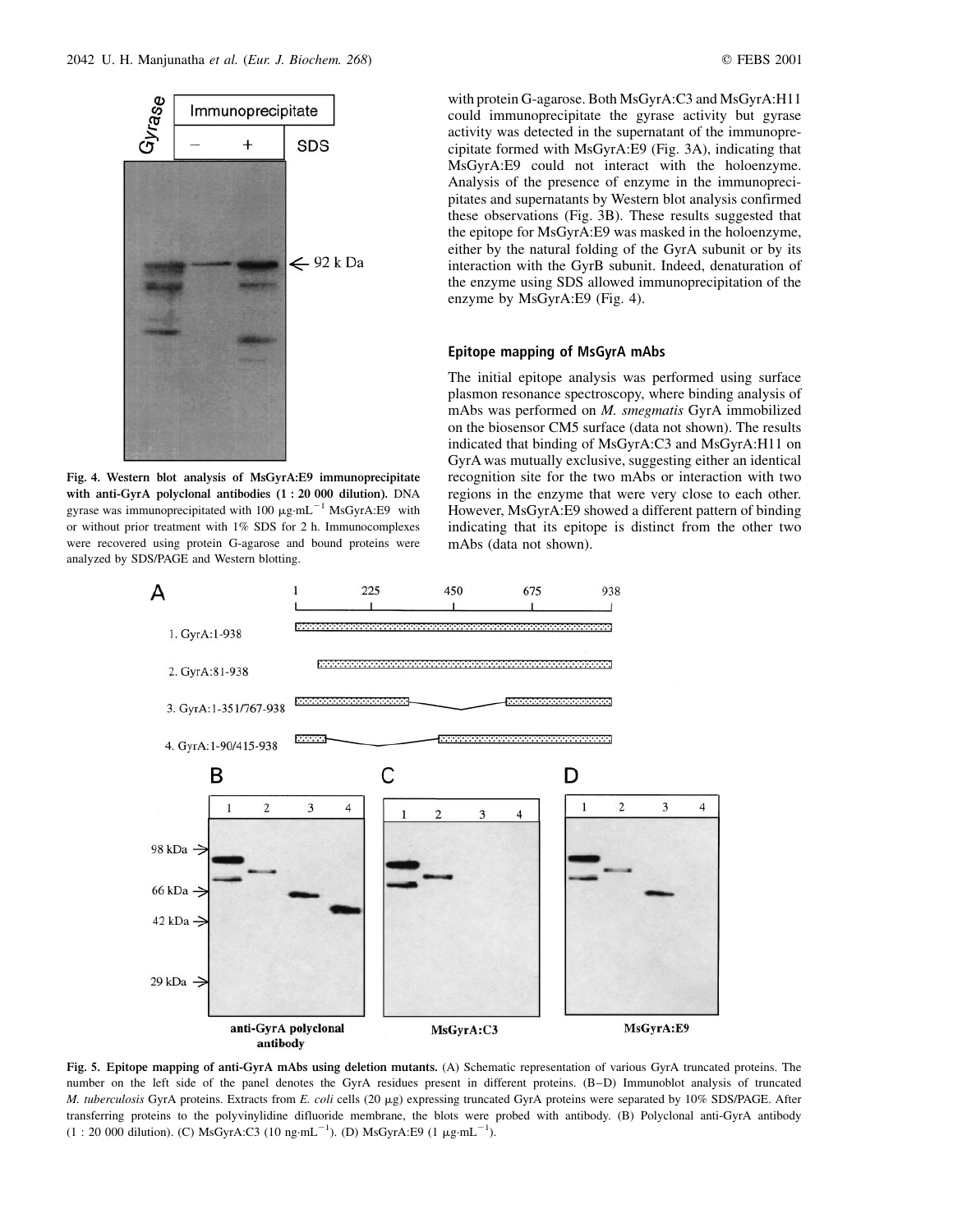

Fig. 6. Overexpression and interaction of GyrA:351-415 with MsGyrA:C3. (A) Diagrammatic representation of GyrA:351-415 as an N-terminal glutathione S-transferase fusion. (B) 12% SDS/PAGE and (C) Western blot analysis with anti-GST antibody. E. coli DH10b cell lysates harboring pGEX-5X-3 plasmid without induction (lane 1) or induced with 300  $\mu$ m IPTG (lane 2). Lane 3 is 0.5  $\mu$ g of purified glutathione S-transferase. E. coli cells harboring pGST-GyrA $\Delta$ uninduced (lane 4) and induced with  $300 \mu M$  IPTG (lane 5). M, protein molecular mass markers.

To determine precise regions of GyrA-mAb interaction, Western blot analysis was performed with bacterial lysates prepared from cells expressing various fragments of the GyrA subunit. As shown in Fig. 5, deletion of the first 80 amino acids allowed interaction of all the three mAbs. However, MsGyrA:E9 did not interact with GyrA:1-90/  $415-938$ , but recognized GyrA: $1-351/767-938$ . Therefore we conclude that the epitope recognized by MsGyrA:E9 lies within a 261 amino-acid segment located between amino acids 90 and 351. MsGyrA:C3 and H11 did not recognize GyrA:1-90/415-938 or GyrA:1-351/767-938, indicating that the epitope for these two mAbs could be located between amino acids 351 and 415. However, when this 65 amino-acid stretch was expressed in E. coli in a fusion with glutathione S-transferase (Fig. 6) neither MsGyrA:C3 nor H11 recognized the fusion protein, implying that MsGyrA:C3 and MsGyrA:H11 recognize a conformation-specific epitope.

# Effect of interaction of mAb with DNA gyrase on enzyme activity

To test whether interaction of the enzyme with the mAbs affected DNA gyrase supercoiling activity, M. smegmatis gyrase was preincubated with individual mAbs to allow the formation of the antigen-antibody complex. The mixture was then added to relaxed pUC18 DNA, in supercoiling reaction as detailed in Materials and methods. The results (Fig. 7) showed that both MsGyrA:C3 and MsGyrA:H11 inhibited the mycobacterial DNA gyrase supercoiling activity while MsGyrA:E9 showed no reduction in supercoiling activity. None of the mAbs affected the supercoiling activity of E. coli DNA gyrase. This is in agreement with ELISA and Western blotting results, which indicated the absence of cross-reactivity with the E. coli enzyme.

As whole IgG was used in these studies, it was possible that inhibition of gyrase activity resulted from steric effects caused by the Fc regions of these mAbs or by cross-linking of adjacent gyrase molecules. To address this possibility, Fab fragments of mAbs were prepared and tested to determine whether these monovalent fragments were also capable of inhibiting DNA gyrase supercoiling activity. As shown in Fig. 8, Fab fragments of MsGyrA:C3 and MsGyrA:H11 also inhibited the supercoiling reaction. MsGyrA:C3 completely inhibited supercoiling activity at a concentration of 10 nm



Fig. 7. Inhibition of DNA supercoiling activity of mycobacterial DNA gyrase by mAbs. DNA gyrase was preincubated with  $1 \mu M$  of mAb on ice for 30 min. The supercoiling reaction buffer containing 300 ng of relaxed DNA was added and the mixture was incubated for 30 min at 37  $^{\circ}$ C. The reactions were terminated by adding stop buffer and heat inactivation for 15 min at  $75$  °C. The reaction products were separated on 1.2% agarose gels and the gel was stained with ethidium bromide  $(0.5 \mu g \cdot mL^{-1})$ . R, relaxed pUC18 DNA; S, supercoiled pUC18 DNA.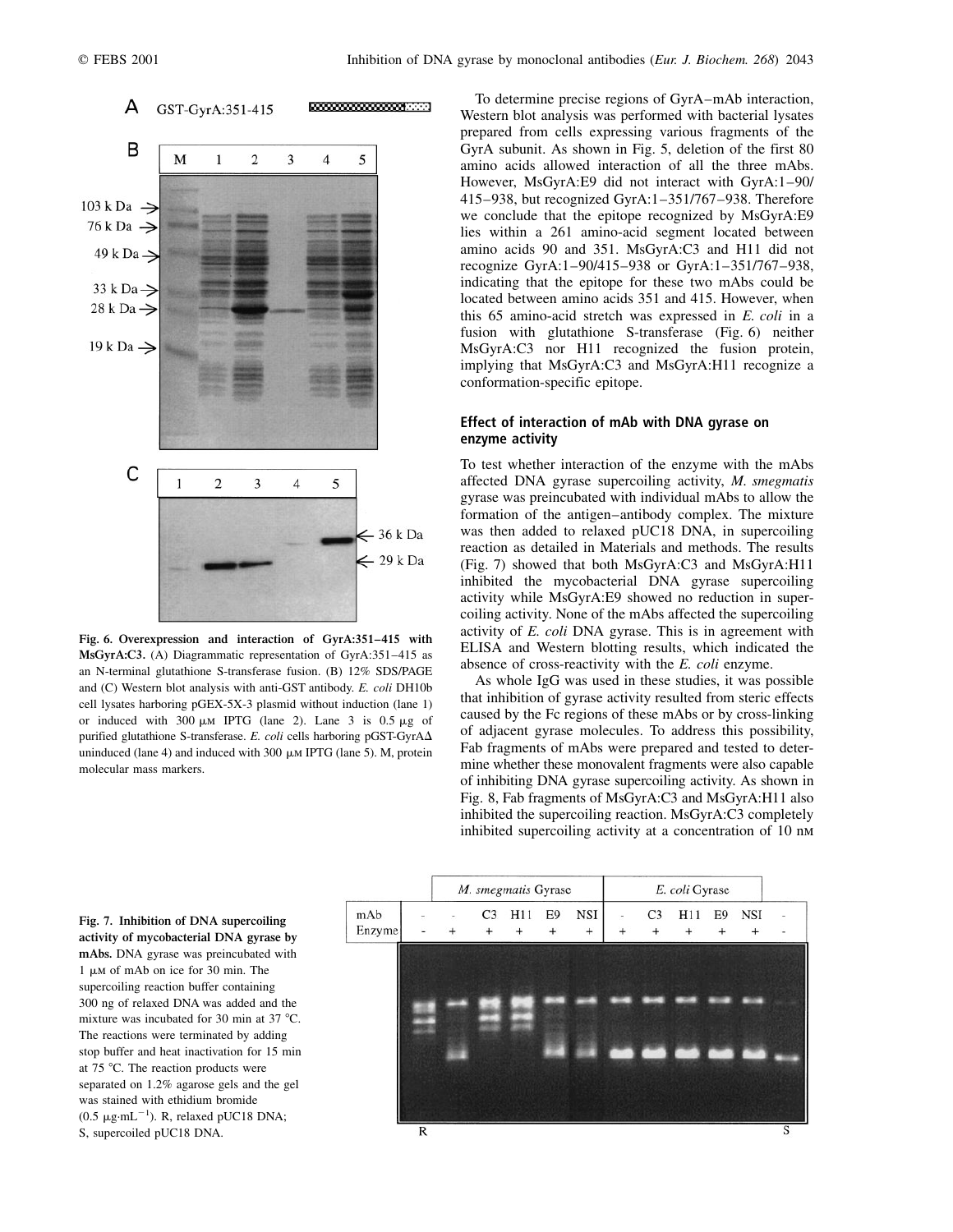

Fig. 8. Inhibition of mycobacterial DNA gyrase supercoiling activity by different concentrations of IgG and Fab fragments of mAbs. M. smegmatis DNA gyrase was preincubated with increasing amounts of Fab fragments of MsGyrA:C3 or MsGyrA:H11 on ice for 30 min. The assay conditions are as described in Materials and methods and the legend to Fig. 7. The concentrations of the mAbs are also indicated (nm).

IgG and 50 nm Fab, whereas MsGyrA:H11, the affinity of which is slightly lower than MsGyrA:C3, inhibited supercoiling activity completely at a concentration of 50 nm IgG and 100 nm Fab (Fig. 8).

# **DISCUSSION**

In this study, we describe the generation of mAbs to M. smegmatis GyrA that exhibit remarkable specificity for GyrA from different mycobacteria. The epitopes for these mAbs have been mapped to different regions of the protein. Moreover two mAbs were shown to inhibit DNA supercoiling activity of the enzyme. The studies reported here are the first to describe the development and characterization of mAbs to mycobacterial DNA gyrase A subunit.

Sequence homology between DNA gyrase genes from diverse bacteria suggest that DNA gyrases from many bacteria share several structural and functional motifs that are involved in, for example, ATP binding and hydrolysis or DNA cleavage. [33]. However, the mAbs we have described here did not interact with E. coli gyrase, in spite of the fact that gyrase from E. coli and mycobacteria share several regions of extended sequence homology [34]. All recognized M. tuberculosis GyrA. Our earlier results had indicated that despite the 46.6% amino-acid identity of E. coli GyrA with mycobacterial GyrA, polyclonal antibodies raised to M. tuberculosis GyrA did not recognize the E. coli enzyme [17]. These results indicate that the major antigenic regions of mycobacterial gyrase reside outside the regions homologous in the E. coli enzyme.

Our results show that the mAbs have a relatively conservative pattern of cross-reactivity, and interaction was limited to GyrA from mycobacteria. The mAbs crossreacted well with both fast-growing and slow-growing mycobacteria, indicating that GyrA may be similar among different mycobacterial species with respect to size and immunogenicity of the protein (Fig. 2). A noteworthy point is that these mAbs showed poor cross-reactivity with GyrA subunits from some other Gram-positive bacteria (data not shown), indicating their potential utility in the diagnosis of mycobacterial infections. Similar results have been obtained with polyclonal antibodies raised against M. tuberculosis GyrA subunit [17].

Identification of an epitope is a first step towards the elucidation of the molecular mechanisms underlying antigen-antibody interaction. MsGyrA:E9 seems to interact with the N-terminal of GyrA that is likely to be masked in the native enzyme (Figs 3 and 4). Our results suggest that the two inhibitory mAbs, MsGyrA:C3 and MsGyrA:H11 recognize conformation-dependent epitopes (Figs 5 and 6), comprising the structure surrounding amino-acid residues 351 and 415 of GyrA. By sequence alignment with E. coli GyrA, this stretch corresponds to amino-acid residues between 340 and 402 of E. coli GyrA. Based on the crystal structure of breakage-reunion domain of E. coli GyrA [35], these residues form a long helix  $\alpha$ 14, which is a part of primary dimer interphase. The structure seems to be highly conserved even in yeast topoisomerase II [36], as it forms the second gate for the passage of the T-segment of DNA during catalysis [35]. Thus, the mAb-interacting domain could be forming similar structure in the mycobacterial enzyme. However the differences in this region between the E. coli and mycobacterial enzymes could explain the specificity of the interaction of mAbs. Pairwise amino-acid comparison between E. coli and M. smegmatis in different regions of GyrA revealed a higher degree of differences in this region. Only 44% amino-acid identity was observed in this region compared with 65% identity in the DNA activesite region. A detailed study of the binding of MsGyrA:C3 and MsGyrA:H11 to this region would be required for the better understanding of the mechanistics of the supercoiling reaction performed by mycobacterial gyrase.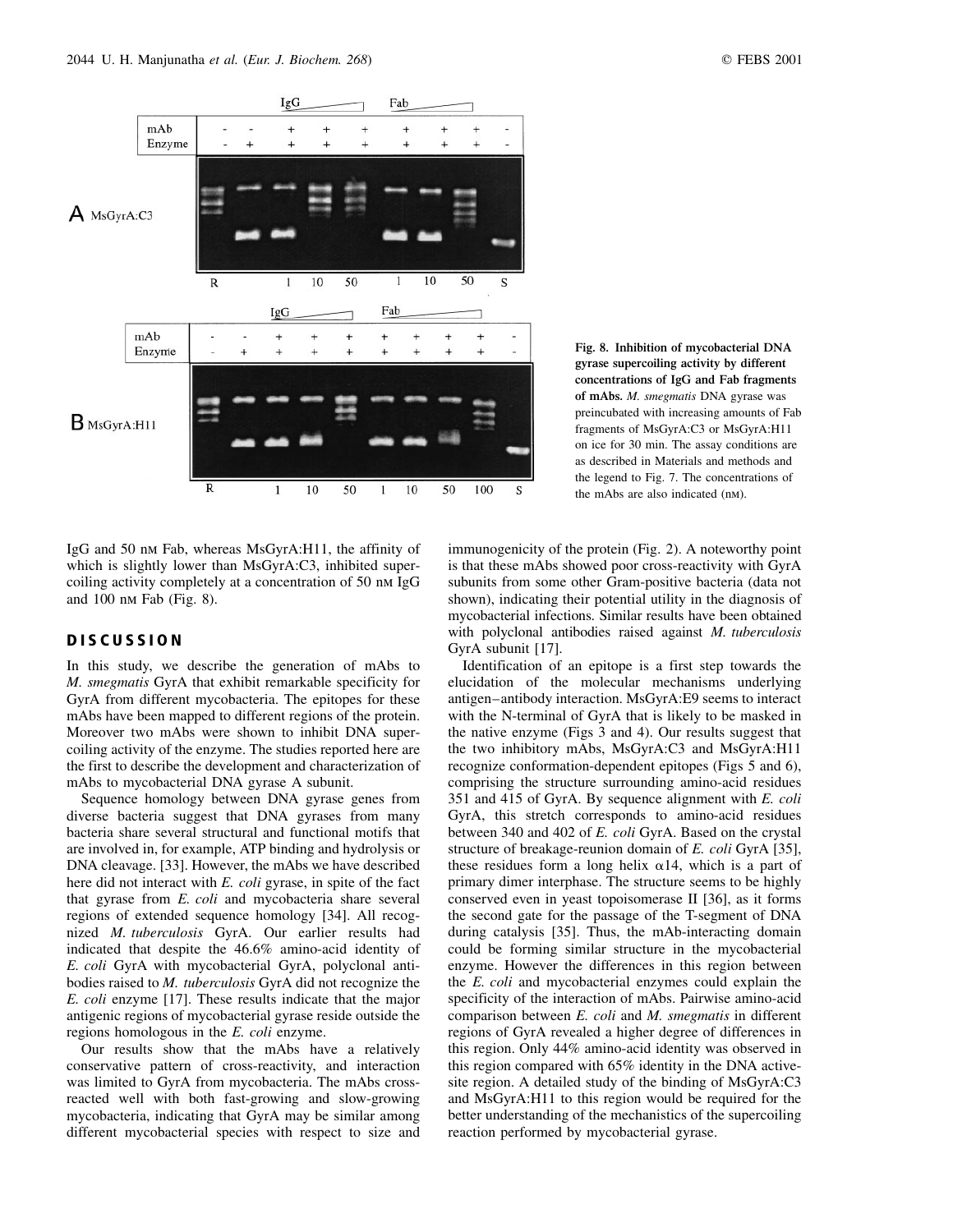As gyrase is both unique and essential to prokaryotes, it has received considerable attention as a molecular target for the generation of new lead molecules. Two major families of DNA gyrase inhibitors have been characterized, the quinolones, which work by interfering with the process of rejoining the double-strand breaks in DNA [3,37] and the coumarins, which affect the ATPase activity of GyrB [38,39]. Furthermore, cyclothialidine, a cyclic peptide, has been characterized to inhibit gyrase activity analogous to the coumarin class of inhibitors [40]. In addition, two proteinaceous poisons against gyrase, microcin B17 [41] and CcdB [42], have been characterized. Two of the mAbs described here form a new class of inhibitors specific for mycobacterial DNA gyrase.

The DNA gyrase supercoiling activity was effectively inhibited by Fab fragments also. Hence it appears that inhibition is caused by direct interaction of the antigenbinding site of these mAbs with GyrA, rather than being a result of a steric effect caused by the Fc regions of the Ig, or by crosslinking of adjacent GyrA molecules. The inhibition of DNA supercoiling was also observed when the preformed gyrase-DNA complex was treated with the mAbs (data not shown), implying that these antibodies do not interfere with DNA binding. Based on the interaction pattern and inhibition of the enzyme activity, the mAbs could be grouped into two categories. MsGyrA:C3 and MsGyrA:H11, which interact in a conformation-specific manner and inhibit DNA gyrase supercoiling activity, while MsGyrA:E9 interacts towards the N-terminus of GyrA without affecting enzyme activity.

In summary, the present work highlights the importance of the development of DNA gyrase mAbs for a variety of purposes including issues concerning public health. As the GyrA-specific mAbs described here interact with GyrA from M. tuberculosis, M. bovis, M. leprae and M. avium, it opens the avenue to explore their potential value in the diagnosis of mycobacterial infections. It is clear that these mAbs would serve as invaluable tools to study the enzyme in detail to address the role of DNA gyrase in the biology of mycobacteria. In addition to providing information on the structure and function of DNA gyrase, these mAbs are useful for characterizing different complexes and interactions in which DNA gyrase is involved. A point of certain importance is that there is a potential to use the information to develop peptide inhibitors for DNA gyrase as a first step towards lead molecule discovery. The latter point attains considerable significance due to the alarming increase in drug-resistant tuberculosis in recent years.

#### ACKNOWLEDGEMENTS

We thank A. Maxwell, John Innes Centre, Norwich, UK, for E. coli GyrA overexpression clones, P.J. Brennan, Colorado State University, Colorado, USA and V.M. Katoch, Central JALMA Institute for Leprosy, Agra, India for different mycobacterial lysates. We would like to thank S. Shankar for BIAcore studies and D.R. Radha for technical assistance. The Department of Biotechnology, Government of India supported BIAcore facility is acknowledged. This work is supported by a grant from the Department of Biotechnology, Government of India. U.H.M. is the recipient of a Senior Research Fellowship from the Council of Scientific and Industrial Research, Government of India.

# REFERENCES

- 1. Bates, A.D. & Maxwell, A. (1993) DNA Topology. Oxford University Press, Oxford.
- 2. Wang, J.C. (1996) DNA topoisomerases. Annu. Rev. Biochem. 65, 635±692.
- 3. Reece, R.J. & Maxwell, A. (1991) DNA Gyrase: structure and function. CRC Crit. Rev. Biochem. Mol. Biol. 26, 335-375.
- 4. Lewis, R.J., Tsai, F.T.E. & Wigley, D.B. (1996) Molecular mechanisms of drug inhibition. Bioessays 18, 661-671.
- 5. Klevan, L. & Wang, J.C. (1980) DNA gyrase-DNA complex containing 140 bp of DNA and an  $\alpha_2\beta_2$  protein core. Biochemistry 19, 5229-5234.
- 6. Krueger, S., Zaccai, G., Wlodawer, A., Langowski, J., O'Dea, M., Maxwell, A. & Gellert, M. (1990) Neutron light scattering studies of DNA gyrase and its complex with DNA. J. Mol. Biol. 211, 211±220.
- 7. Bates, A.D., O'Dea, M.H. & Gellert, M. (1996) Energy coupling in Escherichia coli DNA gyrase: the relationship between nucleotide binding, strand passage, and DNA supercoiling. Biochemistry 6, 1408±1416.
- 8. Maxwell, A. (1997) DNA gyrase as a drug target. Trends Microbiol. 5, 102-109.
- 9. Stahl, D.A. & Urbance, J.W. (1990) The division between fast- and slow-growing species corresponds to natural relationships among mycobacteria. J. Bacteriol. 172, 116-124.
- 10. Kaufmann, S.H.E. & Van Embden, J.D.A. (1993) Tuberculosis: a neglected disease strikes back. Trends Microbiol. 1, 2-5.
- 11. Madhusudan, K. & Nagaraja, V. (1995) Mycobacterium smegmatis DNA gyrase: cloning and over expression in Escherichia coli. Microbiology 140, 3029-3037.
- 12. Madhusudan, K., Ramesh, V. & Nagaraja, V. (1994) Molecular cloning of gyrA and gyrB genes of Mycobacterium tuberculosis: analysis of nucleotide sequence. Biochem. Mol. Biol. Int. 33, 651±660.
- 13. Nemoto, T., Sato, N., Iwanari, H., Yamashita, H. & Takagi, T. (1997) Domains structures and immunogenic regions of the 90-kDa heat-shock protein (HSP90). J. Biol. Chem. 272, 26179-26187.
- 14. Kovalsky, O.I. & Grossman, L. (1998) Accessibility of epitopes on UvrB protein in intermediates generated during incision of UV-irradiated DNA by Escherichia coli Uvr(A)BC endonuclease. J. Biol. Chem. 273, 21009-21014.
- 15. Tournaire, R.B., Demangel, C., Malavaud, B., Vassy, R., Rouyre, S., Kraemer, M., Plouet, J., Derbin, C., Perret, G. & Maize, J.C. (2000) Identification of a peptide blocking vascular endothelial growth factor (VEGF)-mediated angiogenesis. EMBO J. 19, 1525±1533.
- 16. Nagaraja, V. & Gopinathan, K.P. (1980) Requirement of calcium ions in mycobacteriophage I3 DNA injection and propagation. Arch. Microbiol. 124, 249-254.
- 17. Manjunatha, U.H., Madhusudan, K., Viswewariah, S.S. & Nagaraja, V. (2000) Structural heterogeneity in DNA gyrases in Gram-positive and Gram-negative bacteria. Curr. Sci. 78, 968-974.
- 18. Zor, T. & Selinger, Z. (1996) Linearization of Bradford protein assay increases its sensitivity: Theoretical and experimental studies. Anal. Biochem. 236, 302-308.
- 19. Hallett, P., Grimshaw, A.J., Wigley, D.B. & Maxwell, A. (1990) Cloning of the DNA gyrase genes under tac promoter control: overproduction of the gyrase A and gyrase B proteins. Gene 93, 139±142.
- 20. Maxwell, A. & Howells, A.J. (1999) Protocols for DNA Topoisomerases I: DNA Topology and Enzyme Purification (Bjornsti, M.-A. & Osheroff, N., eds), pp. 135-144. Humana Press. Towata, New Jersey.
- 21. Viravau, V.R., Triung, Q.C., Moreau, N., Jarlier, V. & Sougakoff, W. (1996) Sequence analysis, purification, and study of inhibition